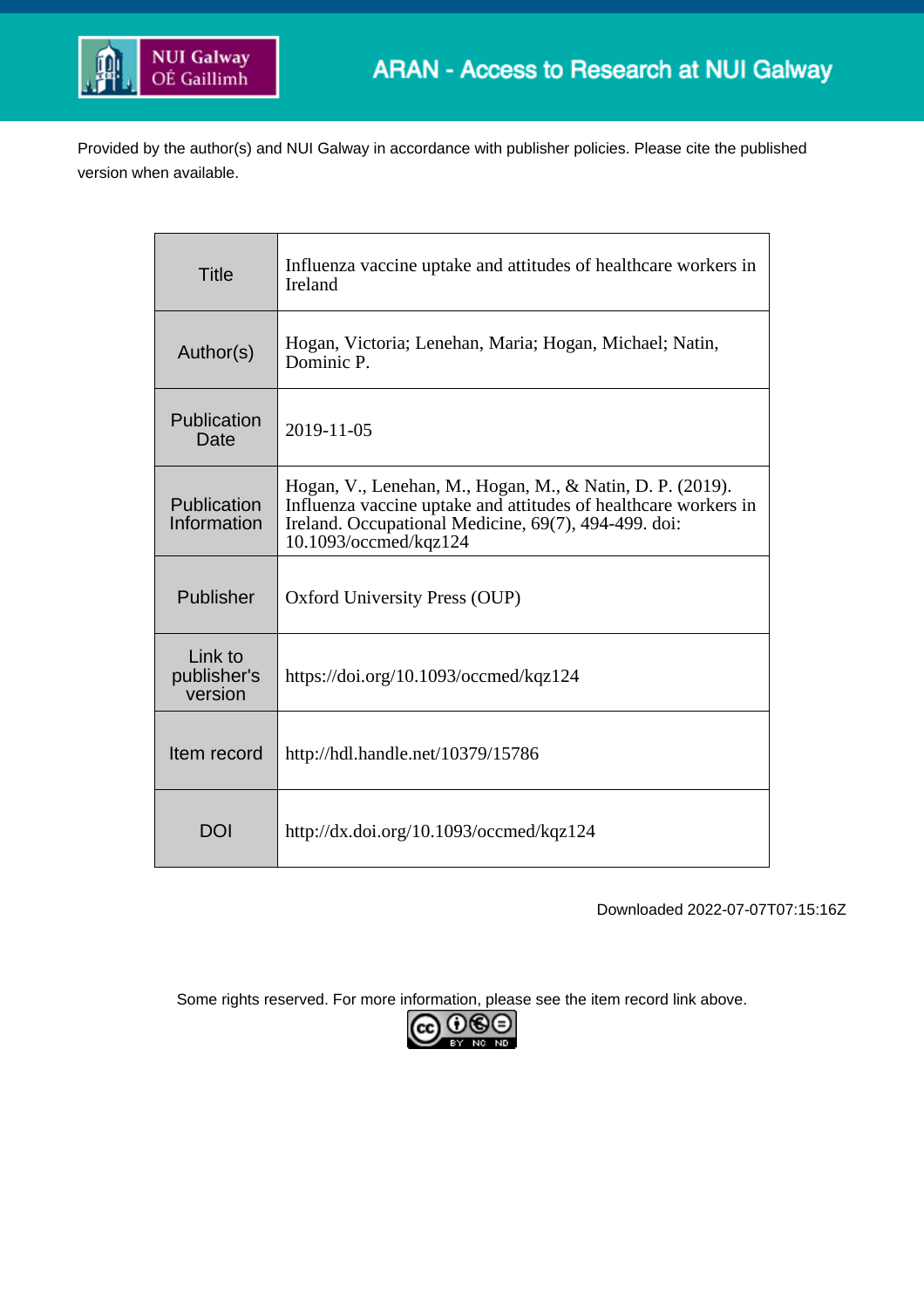## **Influenza vaccine uptake and attitudes of healthcare workers in Ireland**

Dr Victoria Hogan<sup>1</sup>, Ms Maria Lenehan, Dr Michael Hogan & Dr Dominic P. Natin

**.** 

<sup>&</sup>lt;sup>1</sup> Corresponding author. Email: [victoria.hogan@nuigalway.ie](mailto:victoria.hogan@nuigalway.ie)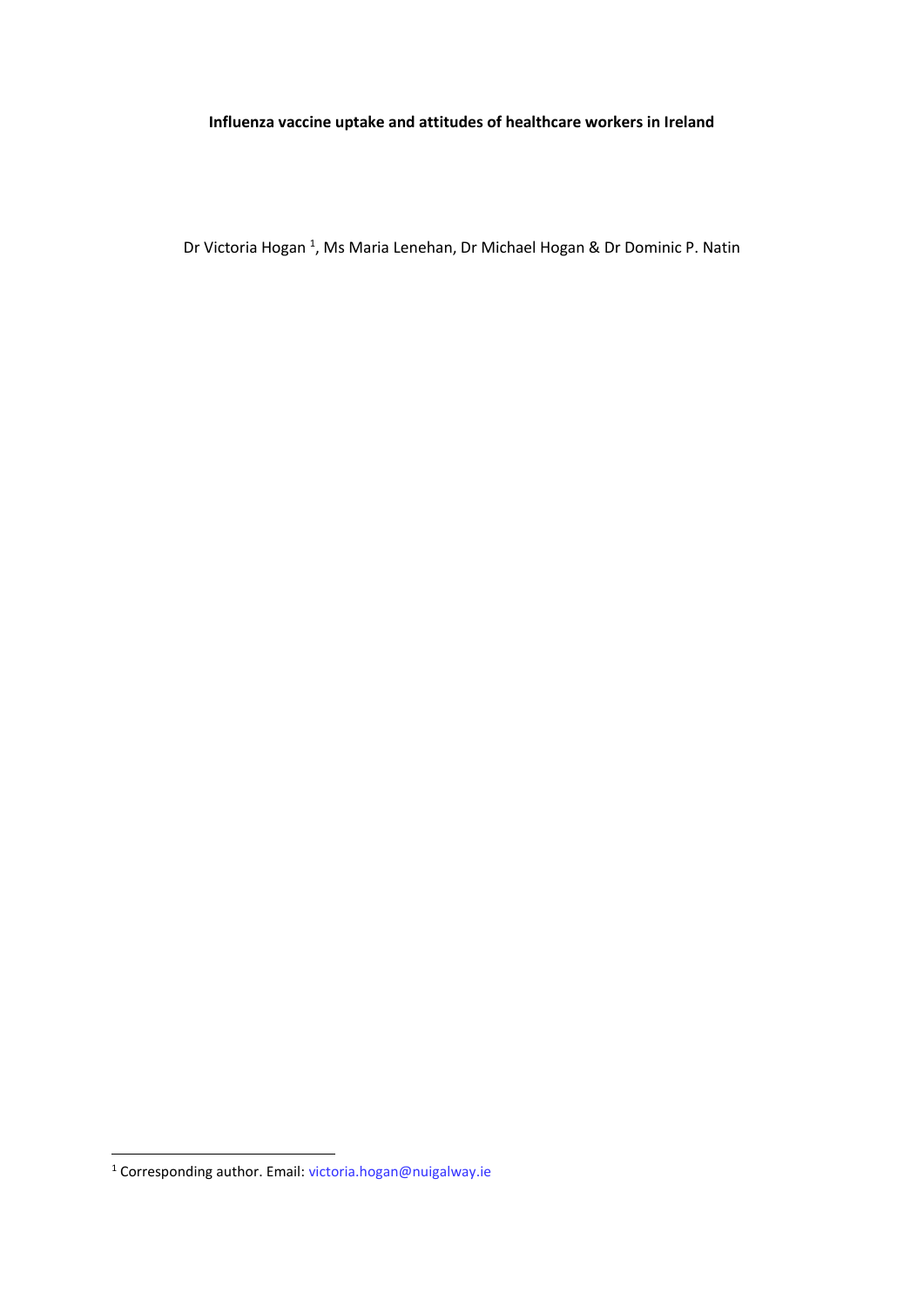#### **Abstract**

**Background** Influenza vaccination uptake by Irish healthcare workers remains sub-optimal despite local initiatives to increase it.

**Aims** To investigate hospital workers' attitudes to influenza vaccination and how this influenced their decisions about vaccination.

**Methods** A questionnaire survey of Irish hospital workers, measuring uptake of and attitudes to influenza vaccination.

**Results** There were 747 responders, of whom 361 (48%) reported having received influenza vaccination. Attitudes predicting vaccination uptake included: a belief that vaccination would protect family members (*p*<.0005, CI 1.191 – 1.739), a perception of susceptibility to `flu  $(p< .0005, 0.1182 -1.685)$ , a belief that all healthcare workers should be vaccinated (*p*<.005, CI 1.153 – 1.783), perceived ease of getting `flu vaccination at work *(p*<.0005, CI 1.851 – 2.842) and encouragement by line managers (*p*<. 05, CI 1.018 – 1.400). Attitudes negatively associated with vaccination uptake included fear of needles (*p*<.05, CI .663 - .985) and a belief that vaccination would cause illness (*p*<.0005, CI .436 - .647). Medical staff were significantly more likely to be vaccinated. Healthcare students were least likely to be vaccinated *(p*<.0005).

**Conclusion** Addressing specific barriers to influenza vaccination in healthcare workers may improve uptake.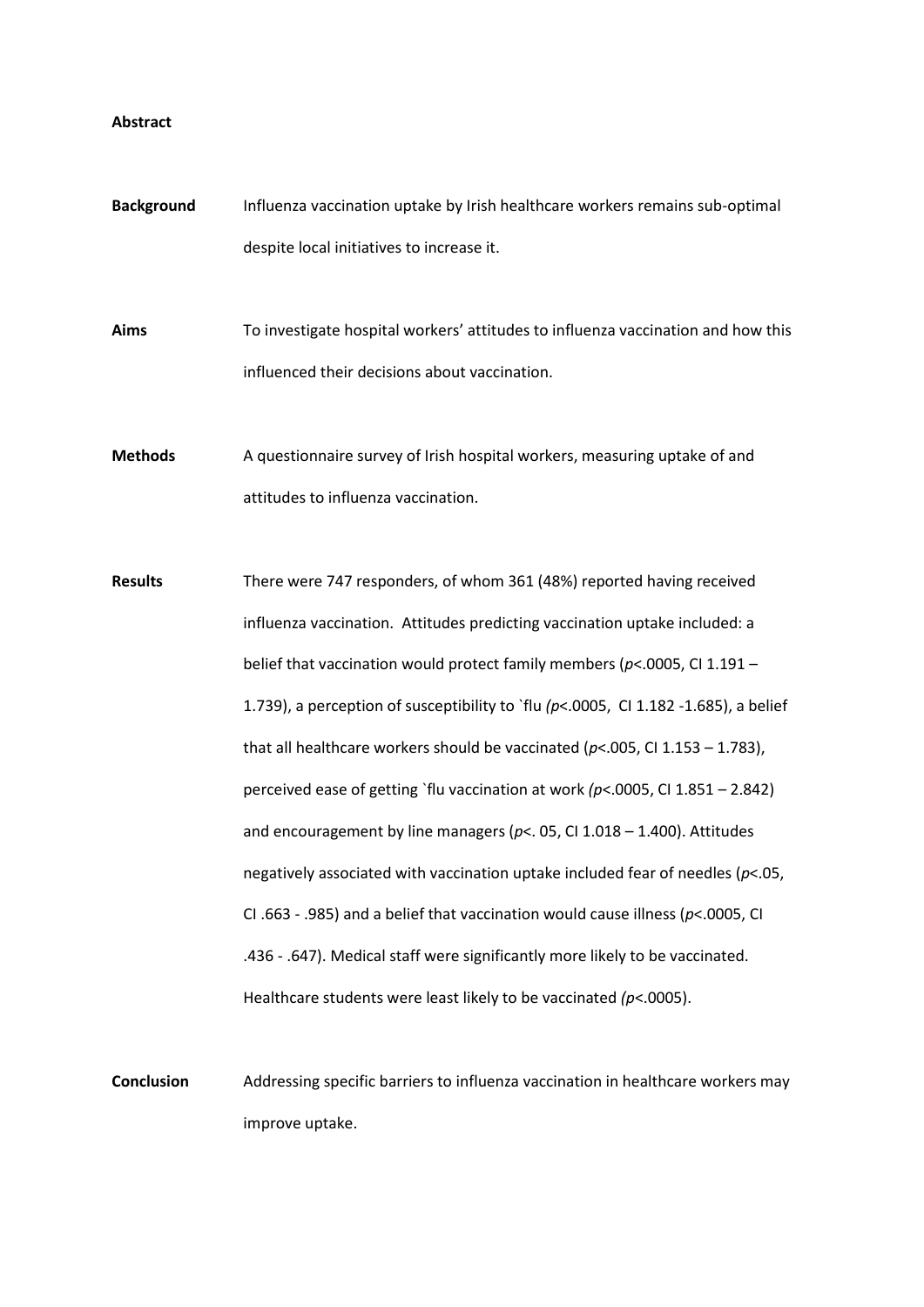**Keywords** Influenza vaccination; healthcare workers; attitudes; health belief model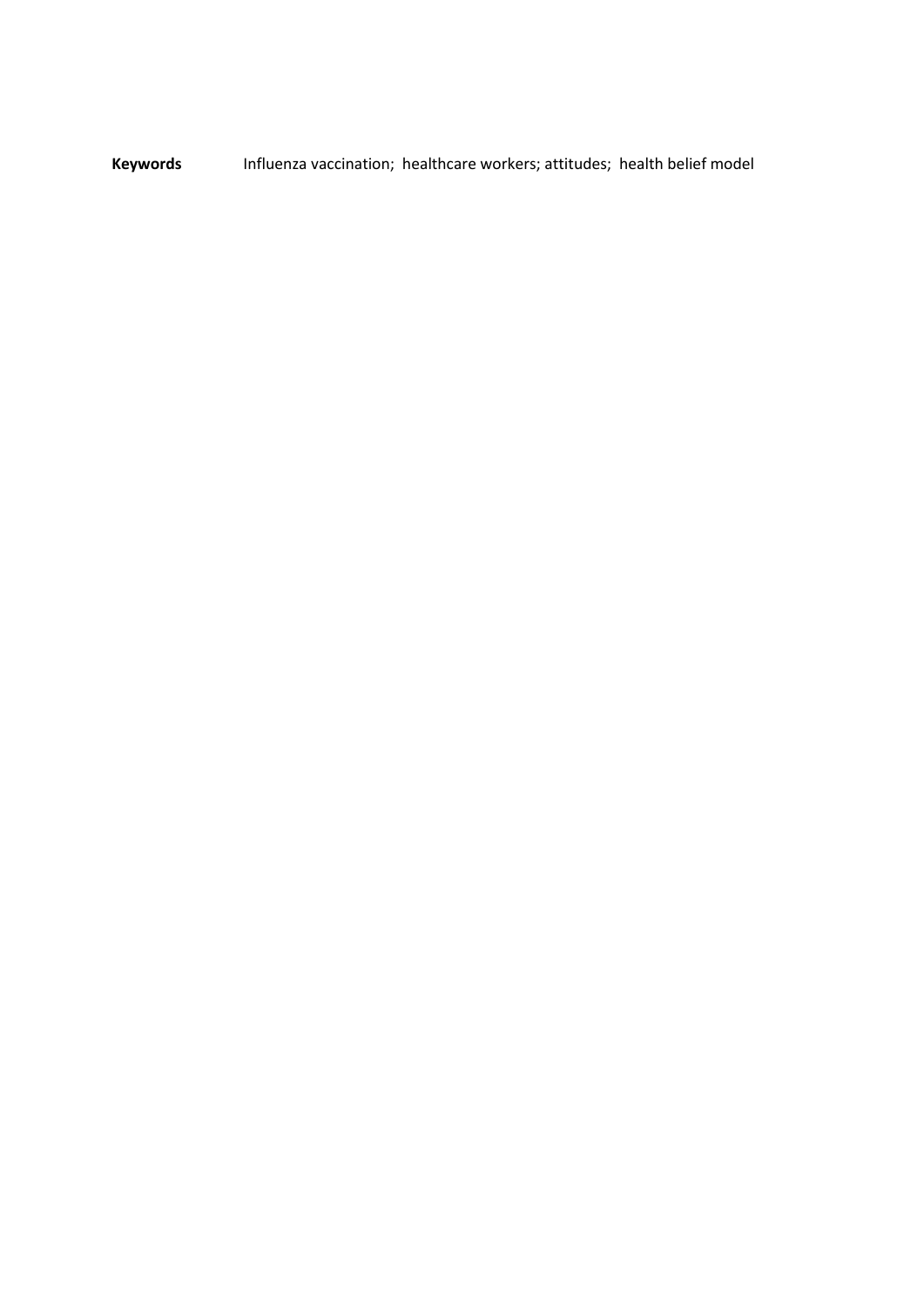#### **Introduction**

To reduce the spread of influenza, healthcare organisations and public health bodies recommend annual vaccination against seasonal influenza for all healthcare workers [1]. Due to their close proximity to patients, co-workers, and visitors within the work environment, healthcare workers are considered to be at risk of infection [2-3]. Approximately 5% of vaccinated and 8% of unvaccinated healthcare workers acquire laboratory-proven influenza per season [3], although attack rates may be higher as some HCWs may be asymptomatic [4]. Many HCWs continue to work whilst sick [5], or infected but asymptomatic, and therefore may transmit influenza to workplace contacts [6]. Evidence suggests that 17% of influenza in patients is healthcare related [7]. It has therefore been argued that vaccination of HCWs as a 'herd' protects patients, reduces nosocomial transmission of influenza and decreases patient mortality [6]. Conversely, it has been argued that the evidence for the impact on patients of vaccinating HCWs has been overstated [8, 9] and that a more conservative impact is more realistic [9]. Notwithstanding the opposing views about the effectiveness of vaccination of HCWs in preventing patient illness, evidence suggests that seasonal influenza vaccination of HCWs is associated with reduced numbers of laboratory confirmed cases. Furthermore, the length of absenteeism in vaccinated workers is significantly lower [10]. Although evidence is limited regarding the economic benefits of vaccination [10], healthcare providers in many countries have instituted staff vaccination campaigns to reduce influenza transmission. Examination of factors that influence vaccination uptake is therefore necessary.

The Health Service Executive (HSE) is the provider of public health and social care services in Ireland. It has set a target of 40% for influenza vaccine uptake in HCWs and has made it a key performance indicator. Despite annual promotional campaigns by the HSE and the Health Protection Surveillance Centre (HPSC), uptake of seasonal influenza vaccination in HCWs generally remains below the 40% target. In 2016-2017, uptake was recorded at 31.9%, with significant variations across occupational categories; the highest uptake being reported in medical and dental professionals and the lowest in nursing staff [11]. Uptake was 23.4% in 2014-2015, and 22.5% in 2015-2016 [12]. In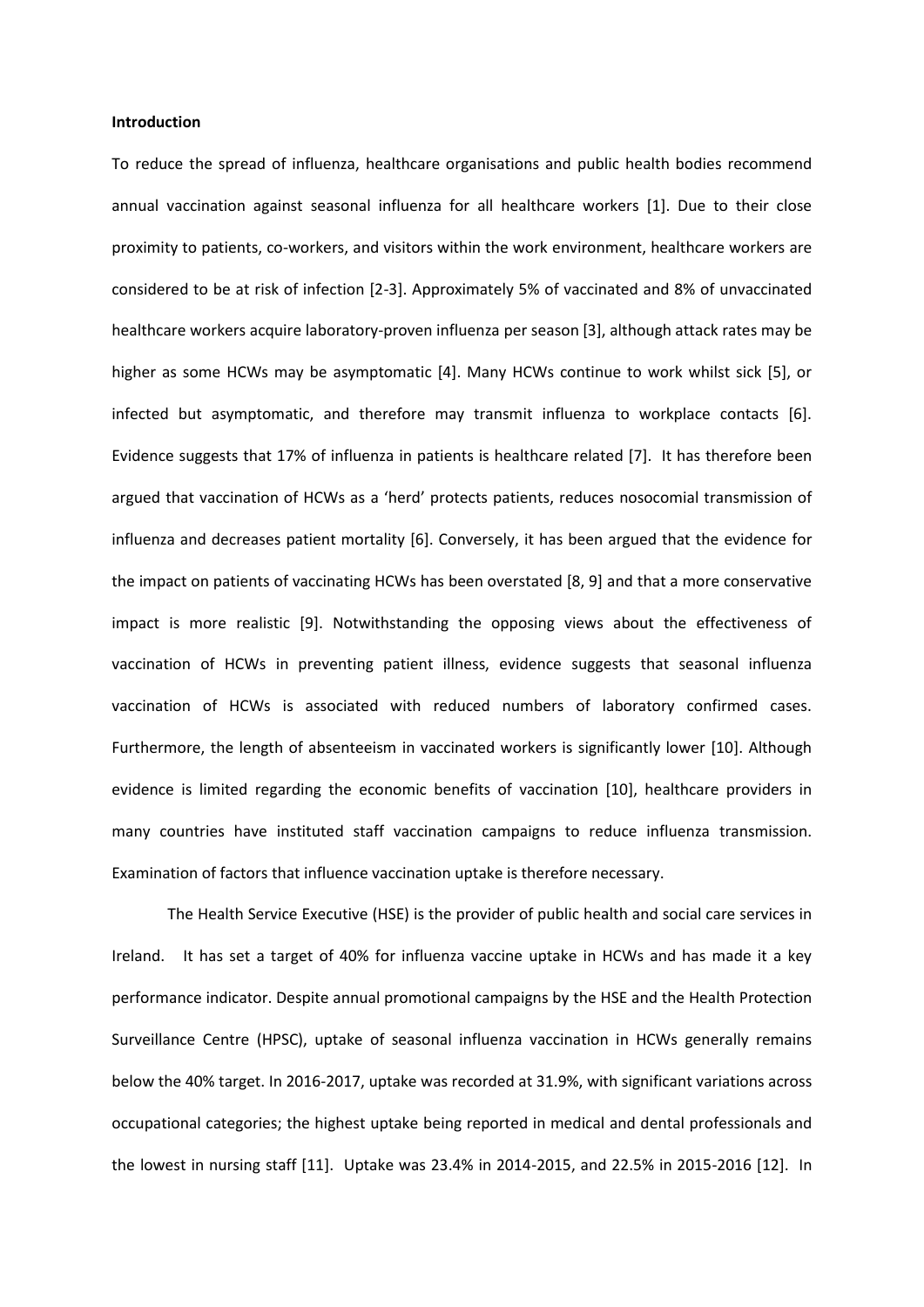the UK, seasonal influenza vaccination of frontline HCWs with direct patient care increased year on year from 45.8% in 2014-2015, 50.6% in 2015-2016, to 63.2% in 2016-2017 [13].

The Health Belief Model (HBM) of behaviour change [14] states that protective health behaviours such as vaccination uptake are influenced by personal health attitudes and beliefs. According to the HBM, influenza vaccination behaviour depends on a personal risk assessment made with reference to five constructs: perceived susceptibility, perceived severity of influenza, perceived benefits associated with vaccination, perceived barriers to vaccination, and cues to action (i.e., internal or external prompts which influence vaccination uptake). The HBM has been found to successfully predict influenza vaccination uptake in healthcare workers [15]. It has been noted that negative beliefs about influenza vaccination are deeply entrenched in many Irish hospitals [16], despite attempts to increase uptake. Indeed, research indicates that the effects of most efforts to increase influenza vaccination uptake in healthcare workers are small [17-18].

Research indicates that views about influenza vaccination differ between vaccinated and unvaccinated workers [18] and that the health beliefs of unvaccinated HCWs undermine efforts to increase vaccination rates [19]. Vaccinated HCWs tend to believe they are susceptible to influenza and that vaccination will protect them, their families and their patients [18, 20]. Conversely, unvaccinated healthcare workers perceive a lower level of risk of influenza [18, 21] compared with other occupational diseases [22] and that the costs of influenza vaccination outweigh the benefits [18]. Variation in attitudes to influenza vaccination has also been noted across healthcare occupational groups. Doctors are less concerned than other staff groups about side effects of vaccination [23]. Operational issues such as time constraints or missing the mobile vaccination trolley may also prevent vaccine uptake [2].

Given the current emphasis on increasing uptake of influenza vaccination by Irish HCWs, this study aimed to examine HCWs' attitudes to influenza vaccination and whether these affected uptake in an acute hospital setting. We also examined differences across occupational groups.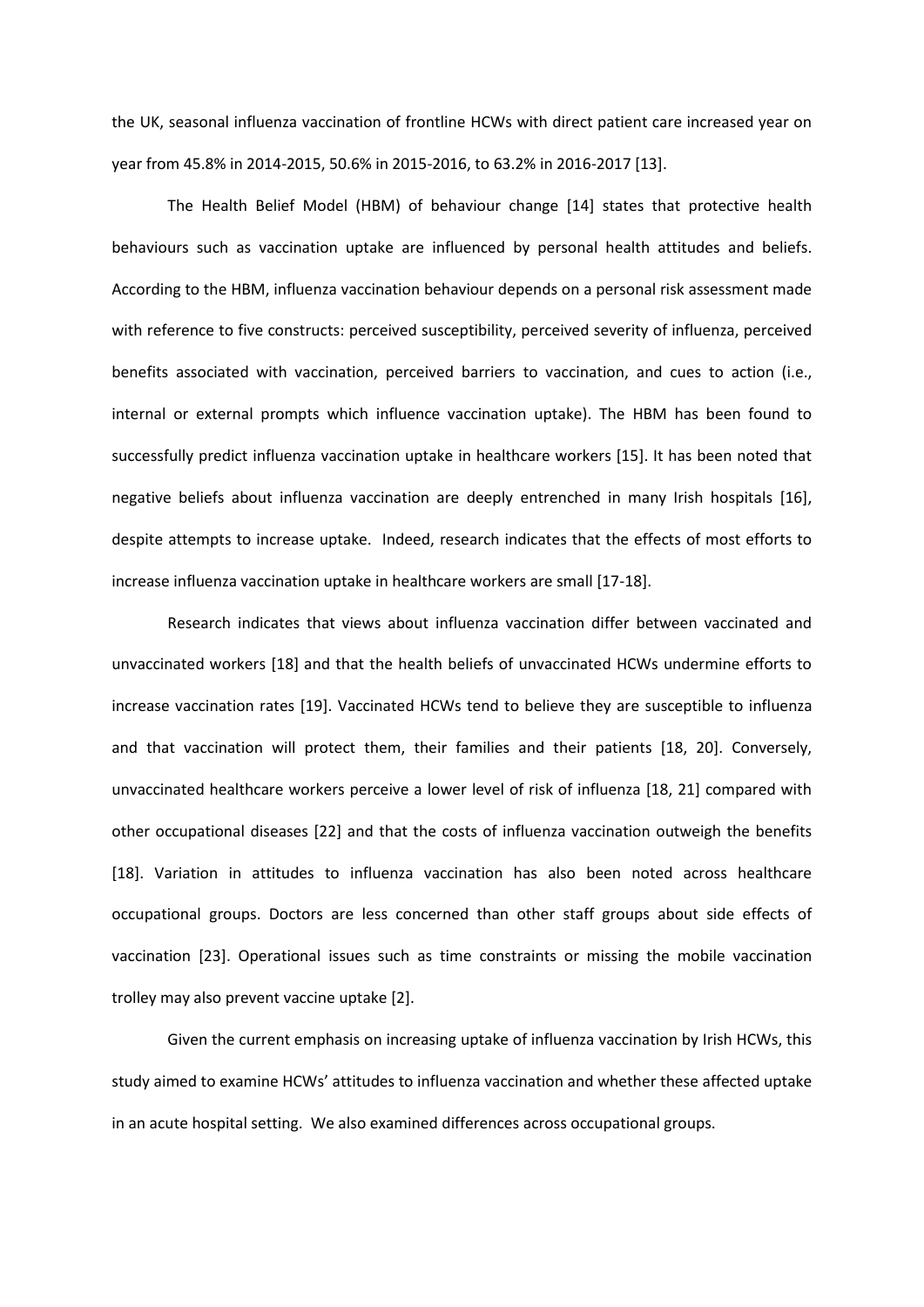#### **Methods**

We invited HCWs in one hospital to complete a paper questionnaire at various locations in the hospital including the occupational health department, medical conference centre, and the canteen. Consistent with previous research suggesting medium effects of attitudes on vaccination uptake [23], sample size calculations using G-power indicated that a sample of >153 would be sufficient to detect medium effects (F = .15) with a power of 0.80 in a regression model with 19 predictors. We employed quota sampling to achieve a 20% participation rate across each healthcare worker category. We distributed questionnaires with a participant information sheet. Participants were free to withdraw from the study at any stage. The hospital's internal research ethics committee approved the study before data collection began.

The survey questions were previously used in a UK National Health Service (NHS) multiinstitution study [23]. We asked participants about their gender and age, and whether they had received influenza vaccination in the preceding influenza season. We asked participants to respond to 19 statements about beliefs and attitudes to influenza vaccination (e.g. the `flu vaccination will make me unwell). The 19 items were designed with reference to the literature and consensus review [23]. Items were scored on a five point Likert scale ranging from 'strongly agree' to 'strongly disagree'. We used SPSS version 24 for statistical analyses of the data. We present descriptive statistics using median and Interquartile range (IQR). We also present inferential statistics including Chi Square  $(\chi^2)$  tests and multivariate logistic regression to examine predictors of vaccination uptake. We conducted binomial logistic regression to identify the set of attitudes which best distinguished between vaccinated and unvaccinated respondents.

#### **Results**

At the time of the study the hospital employed 3251 staff, of whom 74% were female. We received 747 questionnaire responses. Distributions of age, gender, staff group and vaccination status of respondents are shown in Table 1. Almost half reported having been vaccinated in the previous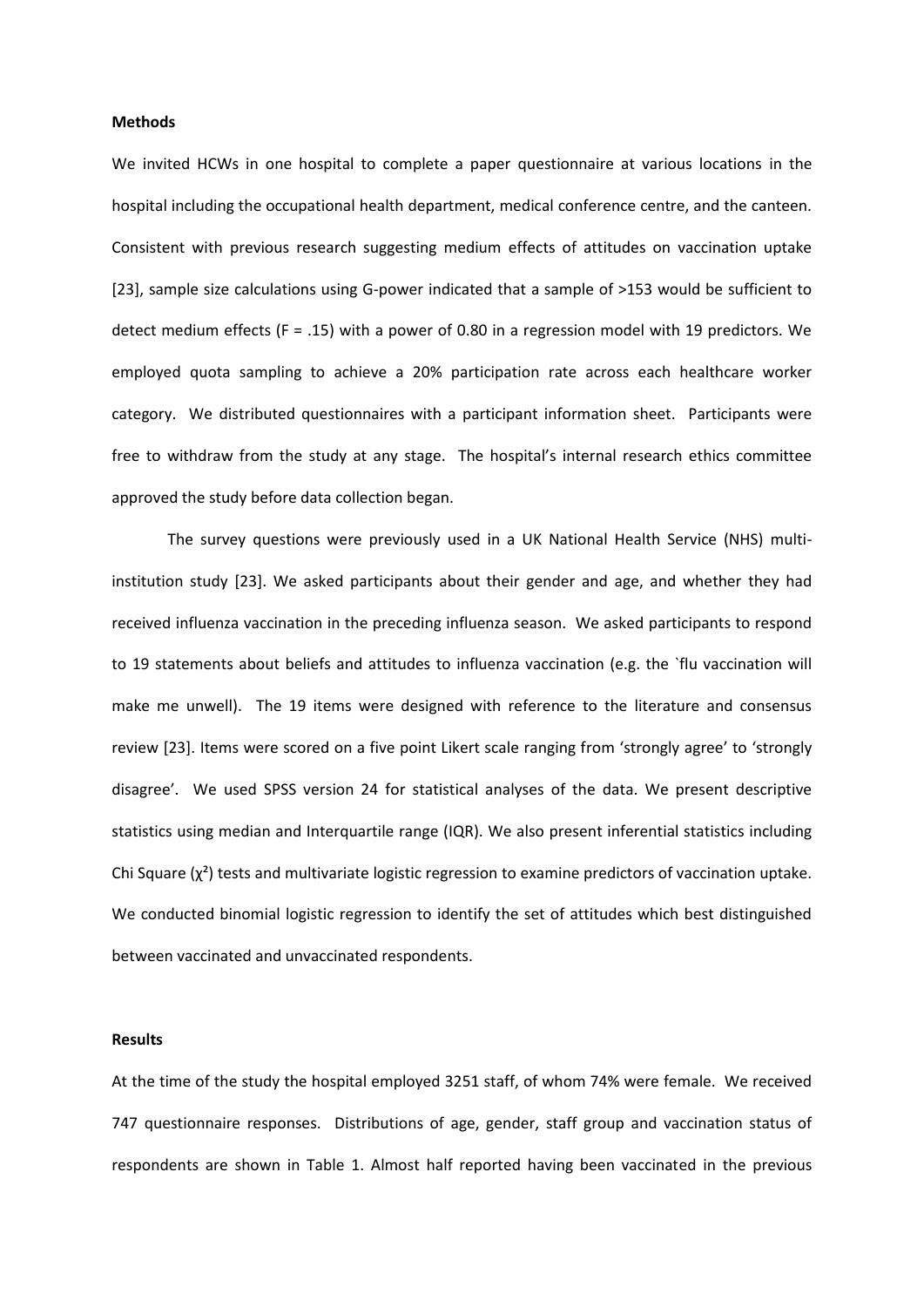influenza season. The actual uptake rate for influenza vaccination in the hospital for the 2016/2017 influenza season was 37%. Figure 1 shows reported influenza vaccination uptake by occupational group. The relationship between occupation and vaccination status was significant:  $\chi^2$  (5, N=747) = 40.01, *p*<.0005. Medical staff had the highest proportion of vaccinated respondents and healthcare students the lowest. Table 2 presents the median and interquartile range scores for each attitude item for vaccinated and unvaccinated respondents.

Table 3 presents the model predictors and associated odds ratios. In the best fitting model, eight attitude statements were retained, with seven of the eight reliably predicting vaccination status. Vaccinated respondents were significantly more likely to agree that it was easy to get the `flu vaccination at work (*p*<.0005, CI 1.851 – 2.842), that their line manager encouraged them to get vaccinated (*p*<. 05, CI 1.018 – 1.400), that people working in healthcare should get vaccinated (*p*<.005, CI 1.153 – 1.783), that vaccination would protect their family from getting `flu (*p*<.0005, CI 1.191 – 1.739) and that they were at risk of getting the `flu *(p*<.0005, CI 1.182 -1.685) . Vaccinated responders were less likely to agree that the vaccination would make them unwell (*p*<.0005, CI .436 - .647) and that they were put off by fear of needles (*p*<.05, CI .663 - .985). Fifty eight (8%) respondents reported needle phobia.

We analysed each of the significant predictor attitudes by occupation. Three of the seven attitudes differed significantly by occupation. A higher percentage of medical staff than other occupational groups disagreed with the statement 'the `flu vaccination will make me unwell'  $(χ²(10,$ N=747) =29.317, *p*<.005) but agreed with the statement, 'I am at risk of getting flu' (χ<sup>2</sup> (10, N=747) =22.973, *p*<.05). A higher proportion of health and social care respondents agreed that their manager encouraged them to get vaccinated  $(\chi^2(10, N=747) = 74.765, p < .001)$ .

### **Discussion**

We found significant relationships between attitudes of healthcare workers in Ireland to seasonal influenza vaccination and influenza vaccine uptake. Perceived risk of contracting `flu, a belief that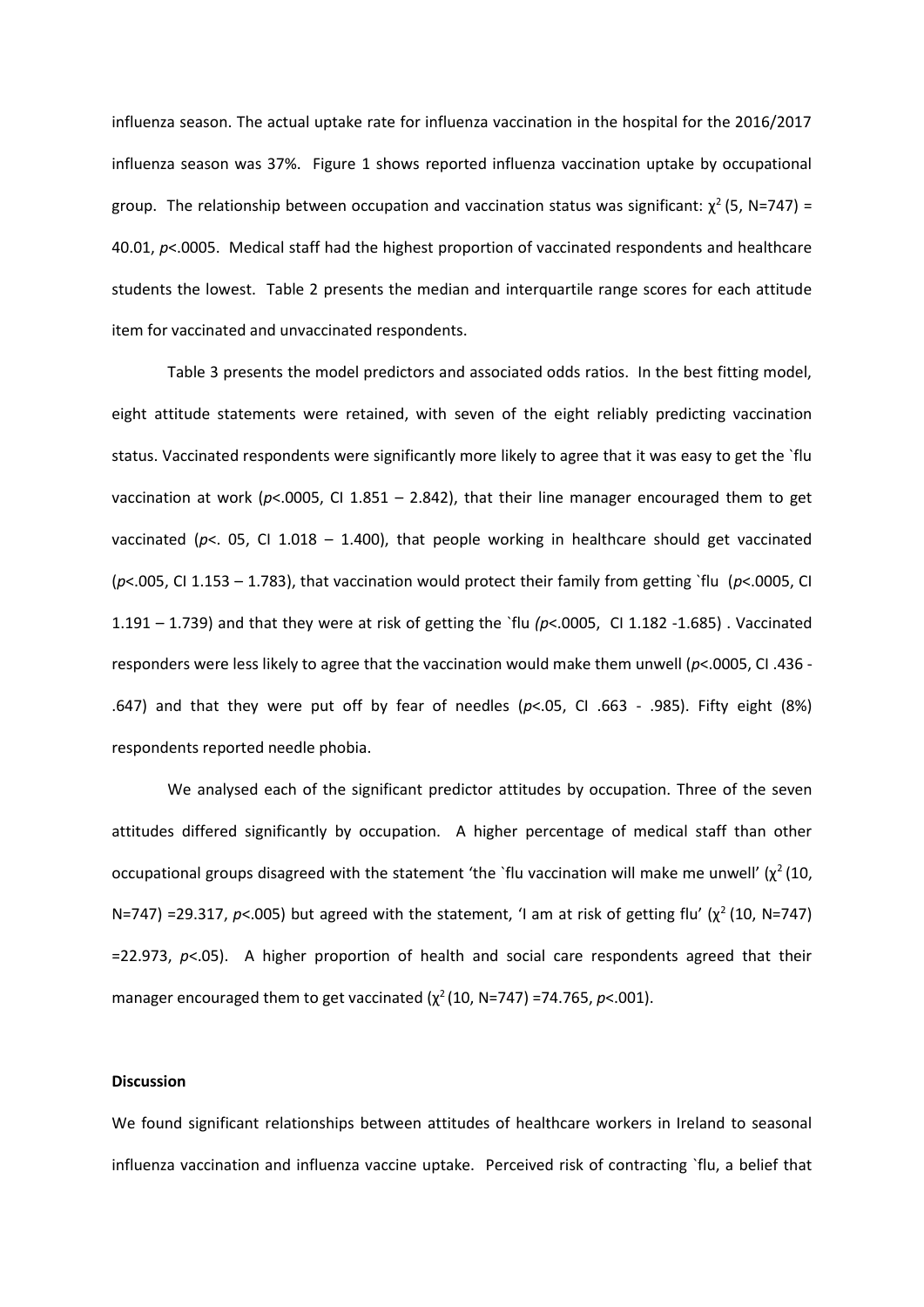vaccination will protect family members, perceived ease of getting vaccination and having a supportive line manager predicted vaccine uptake. Fear of becoming unwell following vaccination, and fear of needles predicted declining vaccination. We also found differences between occupational groups in uptake of and attitudes towards influenza vaccination. Medical staff were most likely to report having been vaccinated, most likely to believe they were at risk of getting `flu and to believe that they were unlikely to become ill as a result of vaccination. Healthcare students reported the lowest rate of uptake but their attitudes to influenza vaccination did not differ significantly from other groups.

Strengths of our study include the large sample size with gender and occupation proportionately represented, and comparable numbers reporting having been vaccinated and not. The use of a questionnaire from a previous study [23] facilitates comparison of our findings. The inclusion of healthcare students, who have regular patient contact, is relevant as not all previous studies have included them. This study provides new data relevant to the Irish healthcare sector and adds to the limited data available on influenza vaccination uptake in healthcare students. Our study also has a number of limitations. We used quota sampling across occupations in a non-random sample in a single institution. Some selection bias may have occurred as some participants completed the questionnaire during a visit to the occupational health department, possibly accounting for the higher rate of reported vaccination in the sample than in the hospital overall. Causal inferences cannot be made because of the cross sectional design of the study. Analysis of vaccination uptake across a number of years would have enabled examination of the stability of uptake over time, as has been done in other attitude studies [24].

The beliefs of respondents to our study align with the HBM constructs of *perceived susceptibility* and *perceived benefits*, which are consistently found to predict influenza vaccination status in HCWs [15]. Perceived severity of outcome was the exception, as in other studies which found that perceived severity of influenza is not a significant predictor of influenza vaccination [15]. Fear of side effects remains a significant barrier to vaccination uptake representing an entrenched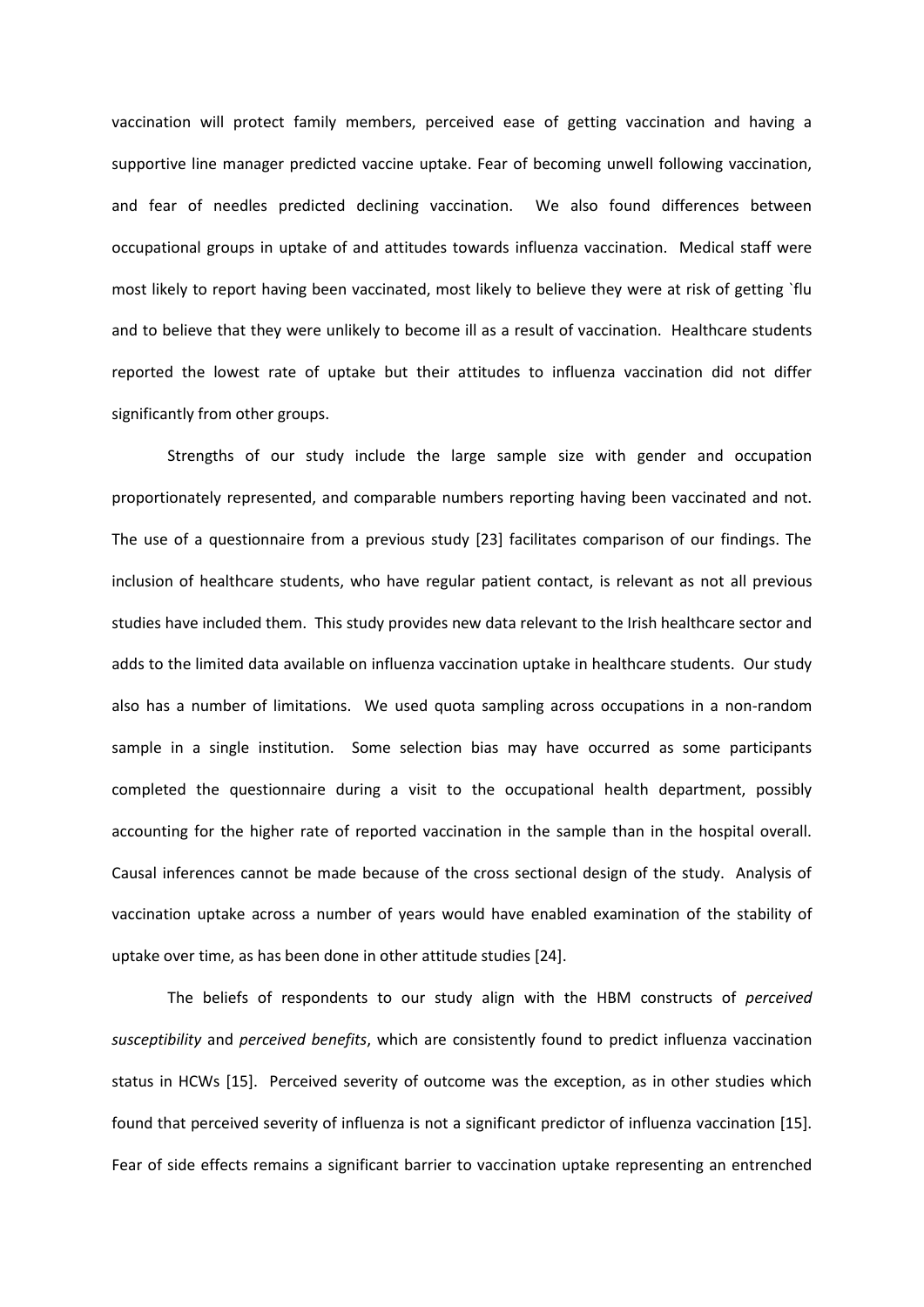attitude among the non-vaccinated [12]. Fear of needles has been less frequently identified as a barrier [20, 12].

The highest uptake of influenza vaccination was by medical staff, which is consistent with other studies [18, 25], as is their perception that they are unlikely to become ill as a result of vaccination [23]. Medical staff also differed significantly from the other occupational groups in their attitudes toward the flu vaccination, being most likely to believe they were at risk of getting the flu. A common reason for unvaccinated workers not being vaccinated is their belief that they have a low risk of infection [26]. The low uptake in healthcare students is noteworthy and consistent with previous findings in student nurses [27].

The findings of this study provide further support for the usefulness of the HBM in predicting influenza vaccination uptake in HCWs, and indicate the variability in attitudes to influenza vaccination across occupational groups in the Irish healthcare sector. Based on the findings from this study, supportive line management and removal of access barriers to vaccination are clear targets for intervention. However misperceptions regarding susceptibility and side effects still pose significant barriers for some. Although not prevalent in medical staff, this may require attention in other staff groups. Interventions to increase vaccine uptake in students may be required before they start their clinical placements. Qualitative studies may further elucidate specific misconceptions and attitudes in HCWs, which may then be modifiable through targeted interventions. Conventional interventions have largely focused on information and education and facilitating access to vaccination. These have achieved only modest success in most countries [18]. More innovative interventions may be needed to change entrenched negative attitudes [28], perhaps targeted in specific occupational groups.

### **Key learning points:**

**What is already known about this subject:**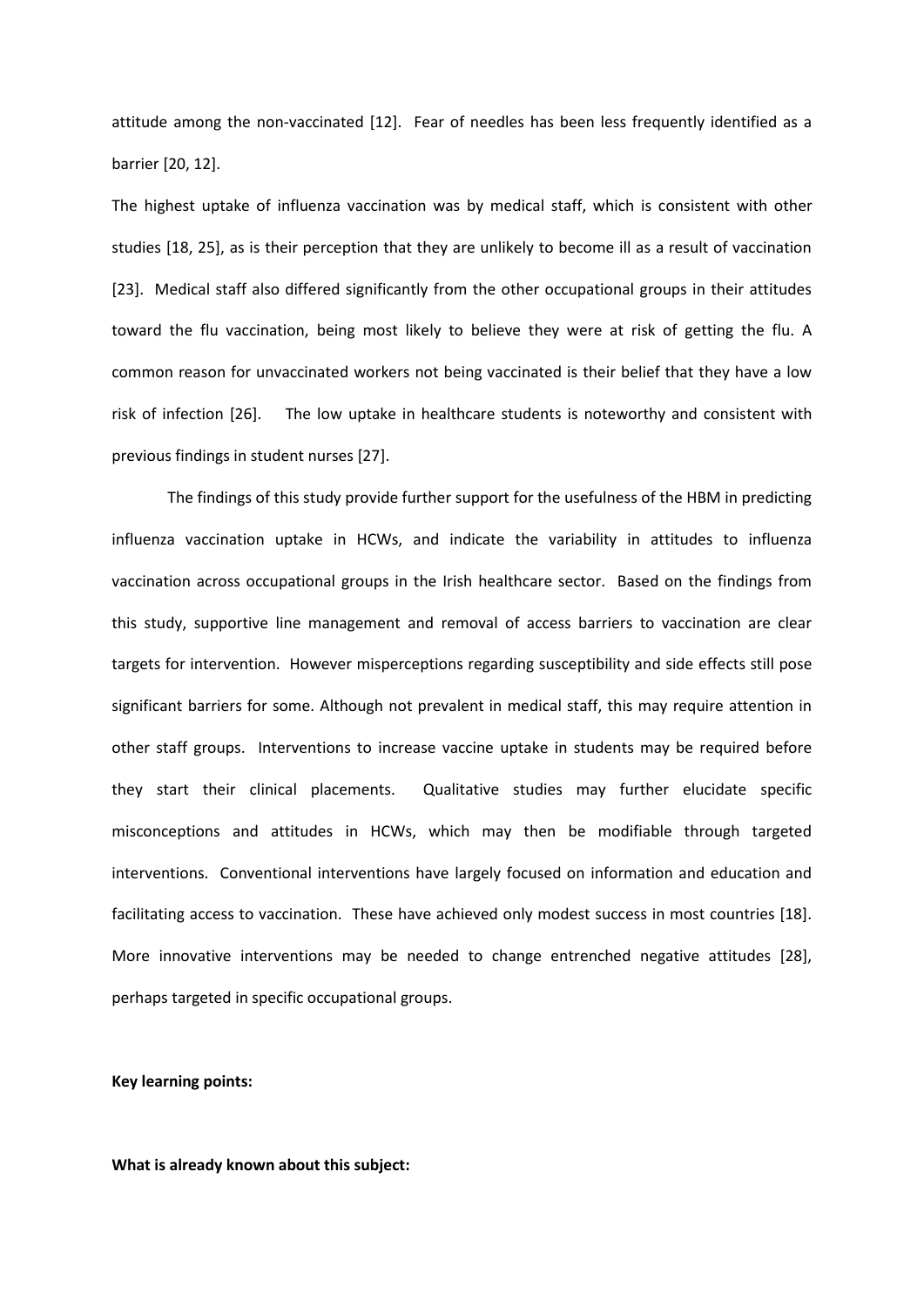- Uptake of influenza vaccination by Irish HCWs is sub-optimal and has generally been below the target rate of 40% set by the Irish Health Services Executive.
- Attitudes to influenza vaccination differ between vaccinated and unvaccinated HCWs.
- Knowledge, attitudes and beliefs about influenza and vaccination uptake rates vary between healthcare occupational groups.

### **What this study adds:**

- Specific attitudes are significant in predicting influenza vaccination uptake by HCWs in an Irish hospital, aligned with the Health Belief Model factors of perceived susceptibility, perceived benefits, positive cues for action and removal of barriers.
- Healthcare students reported low uptake of the influenza vaccination and targeted interventions may be necessary to increase uptake in this group.
- Needle phobia may be a barrier to influenza vaccination, at least for some HCWs.

#### **What impact this may have on practice or policy:**

- A standardised design of interventions to increase influenza vaccination uptake may be insufficient. Targeted interventions for specific occupational groups may be needed.
- The relationship between attitudes and influenza vaccination uptake is complex. Understanding specific attitudes to influenza vaccination at a local level may be crucial to inform the design of innovative and effective interventions to improve uptake.
- The HBM has proved useful in identifying attitudes predicting vaccination uptake. Intervention studies may benefit from including behaviour change theory as part of a framework for intervention design.

#### **Competing interests:** None declared.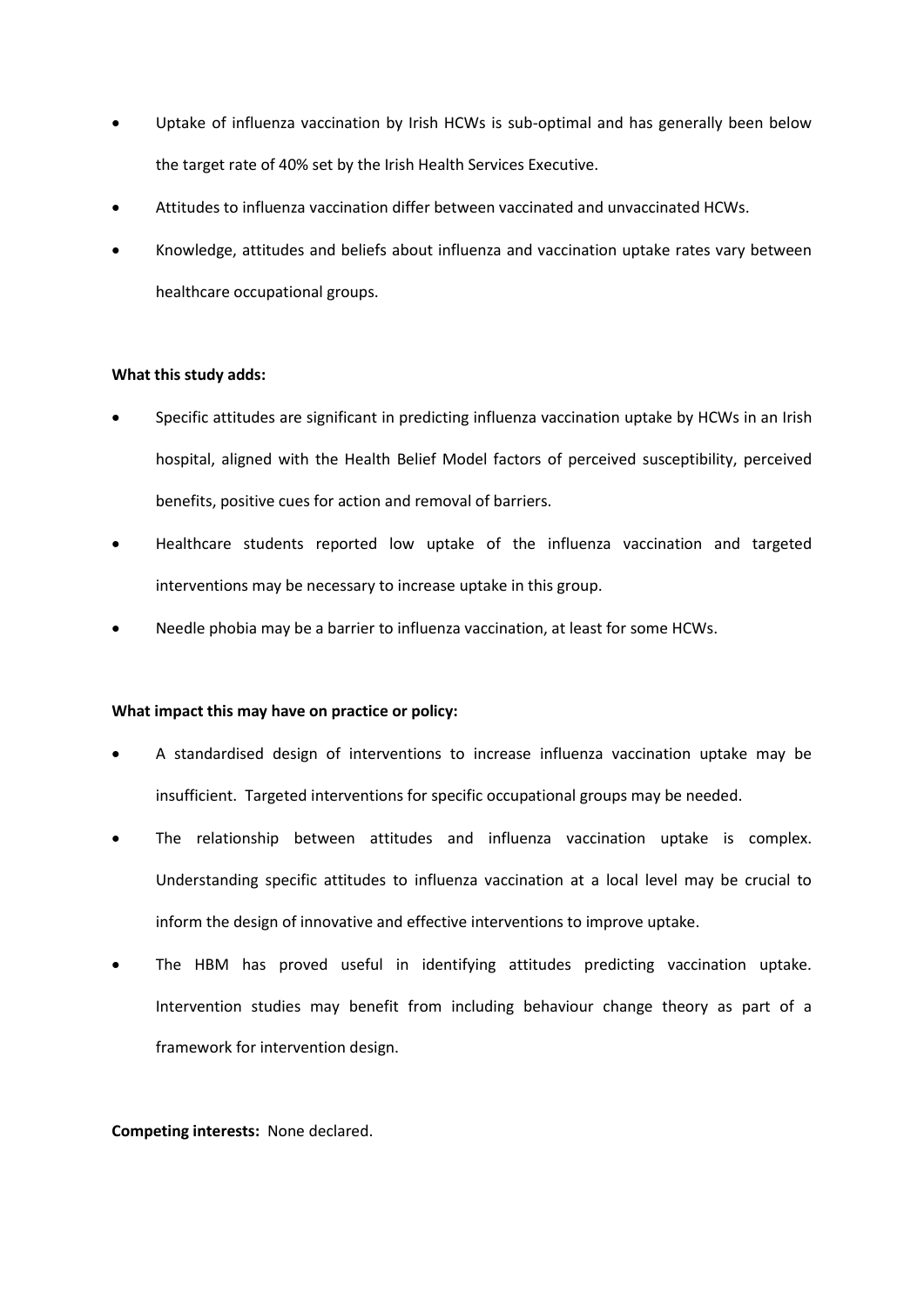#### **References**

- 1. Maltezou HC, Poland GA. Vaccination policies for healthcare workers in Europe. Vaccine 2014; 32: 4876-4880.
- 2. Muhammad HSS, Guret P, Hayes B. Attitudes of hospital healthcare workers towards influenza vaccination in a tertiary hospital setting. Ir Med J 2015; 108(6):185-7.
- 3. Kuster SP, Shah PS, Coleman BL, Lam PP, Tong A, Wormsbecker A et al. Incidence of influenza in healthy adults and healthcare workers: a systematic review. PLoS ONE 2011; 6: e26239.
- 4. Hofmann F, Ferracin C, Marsh G, Dumas R. Influenza vaccination of healthcare workers: a literature review of attitudes and beliefs. Infection 2006; 34: 142-147. <https://doi.org/10.1007/s15010-006-5109-5>
- 5. Weingarten S, Riedinger M, Burnes Bolton L, Miles P, Ault M. Barriers to influenza vaccine acceptance. A survey of physicians and nurses. Am J Infect Control 1989; 17:202-207.
- 6. Perl TM, Talbot TR. Universal influenza vaccination among healthcare personnel: yes we should. Open Forum Infectious Diseases 2019.<https://doi:10.1093/OFID/OFZ096>
- 7. Taylor G, Mitchell R, McGeer A, et al. Healthcare-associated influenza in Canadian hospitals form 2006 to 2012. Infect Control Hosp Epidemiol 2014; 35: 169-175.
- 8. Edmond MB. Mandatory Flu Vaccine for healthcare workers: Not worthwhile. Open Forum Infectious Diseases 2019.<https://doi:10.1093/ofid/ofy214>
- 9. De Serres G, Skowronski DM, Ward BJ, Gardam M, Lemieux C, Yassi A, et al. Influenza vaccination of healthcare workers: critical analysis of the evidence for patient benefit underpinning policies of enforcement. PLOS One 2017; 12(1): e0163586. <https://doi:10.1371/journal.pone.0163586>
- 10. Imai C, Toizumi M, Hall L, Lambert S, Halton K, Merollini K. A systematic review and metaanalysis of the direct epidemiological and economic effects of seasonal influenza vaccination on healthcare workers. PLOS One 2018; 13(6):e0198685. <https://doi.org/10.1371/journal.pone.0198685>
- 11. Health Protection Surveillance Centre. Uptake of the seasonal influenza vaccine in acute hospitals and long term care facilities in Ireland in 2016-2017. Dublin: HSE-Health Protection Surveillance Centre, 2017. [https://www.hpsc.ie/a](https://www.hpsc.ie/a-z/respiratory/influenza/seasonalinfluenza/influenzaandhealthcareworkers/hcwinfluenzavaccineuptakereports/)[z/respiratory/influenza/seasonalinfluenza/influenzaandhealthcareworkers/hcwinfluenzavacci](https://www.hpsc.ie/a-z/respiratory/influenza/seasonalinfluenza/influenzaandhealthcareworkers/hcwinfluenzavaccineuptakereports/) [neuptakereports/](https://www.hpsc.ie/a-z/respiratory/influenza/seasonalinfluenza/influenzaandhealthcareworkers/hcwinfluenzavaccineuptakereports/) Accessed 01/10/2018.
- 12. Health Protection Surveillance Centre. [https://www.hpsc.ie/a](https://www.hpsc.ie/a-z/respiratory/influenza/seasonalinfluenza/influenzaandhealthcareworkers/hcwinfluenzavaccineuptakereports/)[z/respiratory/influenza/seasonalinfluenza/influenzaandhealthcareworkers/hcwinfluenzavacci](https://www.hpsc.ie/a-z/respiratory/influenza/seasonalinfluenza/influenzaandhealthcareworkers/hcwinfluenzavaccineuptakereports/) [neuptakereports/](https://www.hpsc.ie/a-z/respiratory/influenza/seasonalinfluenza/influenzaandhealthcareworkers/hcwinfluenzavaccineuptakereports/) Accessed 04/06/2019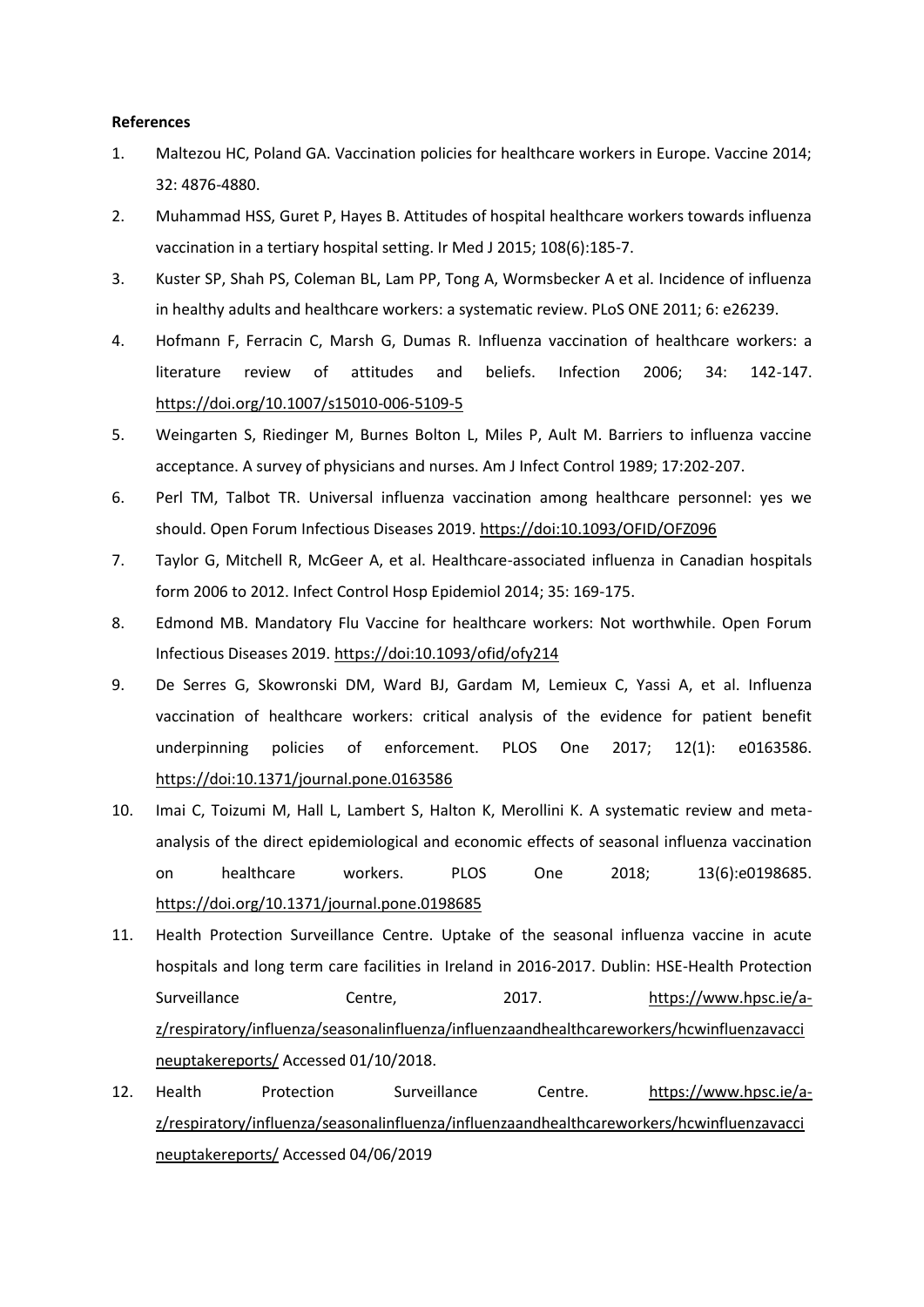- 13. Public Health England. Seasonal influenza vaccine uptake in healthcare workers (HCWs) in England. London: Public Health England, 2017. Accessed 01/10/2018.
- 14. Rosenstock IM. The Health Belief Model and preventative health behaviour. Health Educ Behav 1974; 2(4): 354-386.
- 15. Corace K, Prematunge C, McCarthy A, Nair R, Roth V, Hayes T, Suh KN, Balfour L, Garber G. Predicting influenza vaccination uptake among health care workers: What are the key motivators? Am J Infect Control 2013; 41(8): 679-684.
- 16. Domegan C, McHugh P, Harkin K, McNamara A, O'Donovan D, Brychkov D, Fitzgerald C. Healthcare worker flu vaccination research and strategy: A summary report. Galway: Whitaker Institute, NUI Galway, 2017.
- 17. Kimura AC, Nguyen CN, Higa JI, Hurwitz EL, Vugia DJ. The effectiveness of vaccine day and educational interventions on influenza vaccine coverage among health care workers at longterm care facilities. Am J Public Health 2007; 97(4): 684–90, <https://dx.doi.org/10.2105/AJPH.2005.082073>
- 18. To KW, Lai A, Lee KCK, Koh D, Lee SS. Increasing the coverage of influenza vaccination in healthcare workers: review of challenges and solutions. J Hosp Infect 2016; 94: 133-142.
- 19. Marshall K, Cheney RJ. Underutilization of influenza vaccine: A test of the Health Belief Model. Sage Open 2013; 3(2)[: https://doi.org/10.1177/2158244013484732](https://doi.org/10.1177/2158244013484732)
- 20. Nexoe J, Kragstrup J, Sogaard J. Decision on influenza vaccination among the elderly: a questionnaire study based on the Health Belief Model and the multi-dimensional Locus of Control theory. Scand J Prim Health Care 1999; 17: 105-110.
- 21. Pless A, Shaw D, McLennan S, Elger BS. Nurses' attitudes towards enforced measures to increase influenza vaccination: A qualitative study. Influenza Other Respir Viruses 2017; 11(3):247-253.
- 22. Mytton O, O'Moore E, Sparkes T, Baxi R, Abid M. Knowledge, attitudes and beliefs of healthcare workers towards influenza vaccination. Occup Med 2013; 63(3):189-195.
- 23. Shrikrishna D, Williams S, Restrick, L, Hopkinson, NS. Influenza vaccination for NHS staff: attitudes and uptake. BMJ Open Resp Res 2015; 2: e000079. [https://doi:10.1136/bmjresp-](https://doi:10.1136/bmjresp-2015-000079)[2015-000079](https://doi:10.1136/bmjresp-2015-000079)
- 24. Schmid P, Rauber D, Betsch C, Lidolt G, Denker ML. Barriers of influenza vaccination intention and behaviour – A systematic review of influenza vaccine hesitancy, 2005-2016. PLOS One 2017; 12(1):e0170550;<https://doi.org/10.1371/journal.pone.0170550>
- 25. Mak KK, Yiu YF, Ko Kl, Hui KSH, Mak KM, Mak LY, To WP, Wu KH, Yeung F, Lee PPW. Attitudes and perceptions of influenza vaccination among Hong Kong doctors and medical students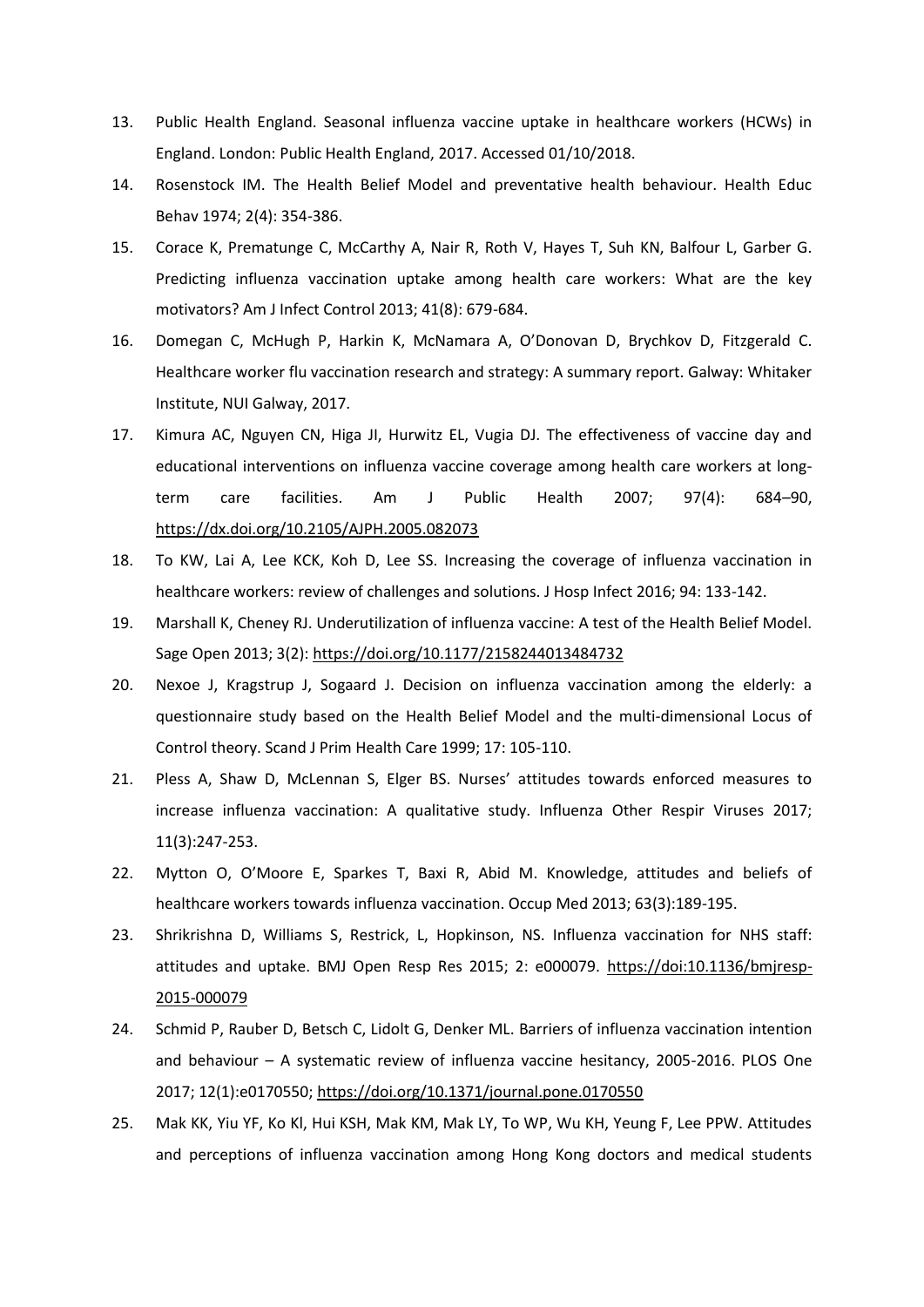before the 2009 pandemic. Eur J Public Health 2012; 23(2): 257-262. <https://dx.doi.org/10.1093/eurpub/cks014>

- 26. Raftopolous V. Attitudes of nurses in Greece towards influenza vaccination. Nursing Standard 2008; 23(4): 35-42.
- 27. Cheung K, Ho SMS, Lam W. Factors affecting the willingness of nursing students to receive annual seasonal influenza vaccination: A large-scale cross-sectional study. Vaccine 2017; 35(11): 1482-1487.
- 28. Dorribo V, Lazor-Blanchet C, Hugli O, Zanetti G. Healthcare workers' influenza vaccination: motivations and mandatory mask policy. Occup Med 2015; 65: 739-745.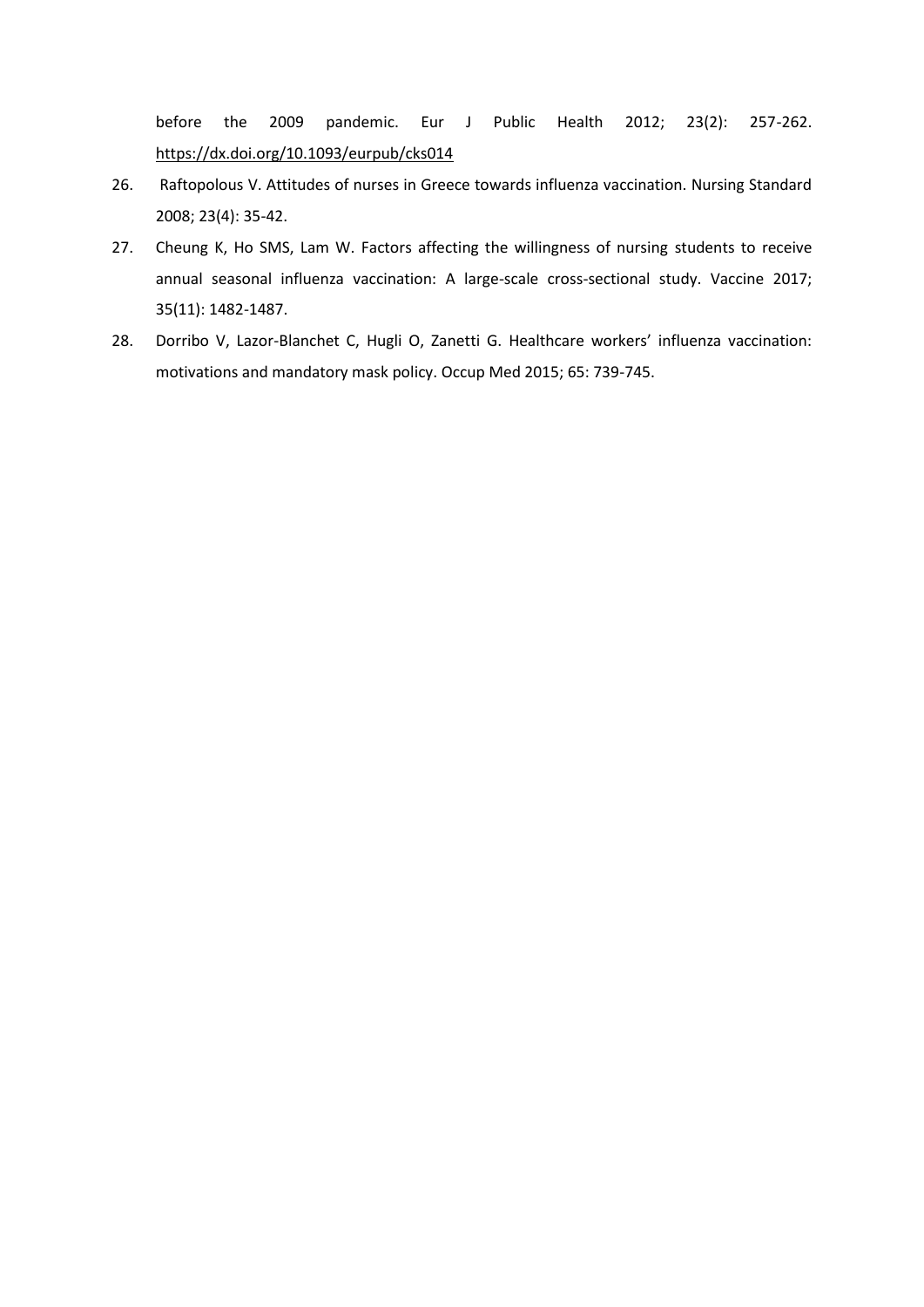| Table 1: Sample Characteristics (n=747) |  |  |
|-----------------------------------------|--|--|
|-----------------------------------------|--|--|

| Gender      | N(%)     |
|-------------|----------|
| Male        | 201 (27) |
| Female      | 546 (73) |
|             |          |
| Age         |          |
| 60 or older | 21(3)    |
| 50-59       | 33(4)    |
| 40-49       | 192 (26) |
| 30-39       | 238 (32) |
| 19-29       | 263 (35) |
|             |          |
|             |          |

## **Occupation**

| <b>Nursing Staff</b>          | 240 (32) |
|-------------------------------|----------|
| Medical Staff*                | 110(15)  |
| Administrative Staff          | 100(13)  |
| Support Staff**               | 110(15)  |
| Health & Social Care Staff*** | 125(17)  |
| <b>Healthcare Students</b>    | 62(8)    |

| <b>Vaccination Status</b> |          |
|---------------------------|----------|
| Vaccinated                | 361 (48) |
| Un-vaccinated             | 386(52)  |

\* Medical staff includes medical and dental personnel, registrars, senior house officers, medical interns and consultants.

\*\*Support staff is defined as 'Personnel who provide direct client care and/or assist other healthcare professions as appropriate. Support Staff covers such services as Healthcare Assistants, Catering, Household Services, Maintenance, some Laboratory personnel, Portering and Technical Services'.

\*\*\* Health and Social Care Staff are defined as 'qualified health professionals, who are not doctors, dentists or nurses, e.g. psychologists, pharmacists, therapists, social workers, etc.'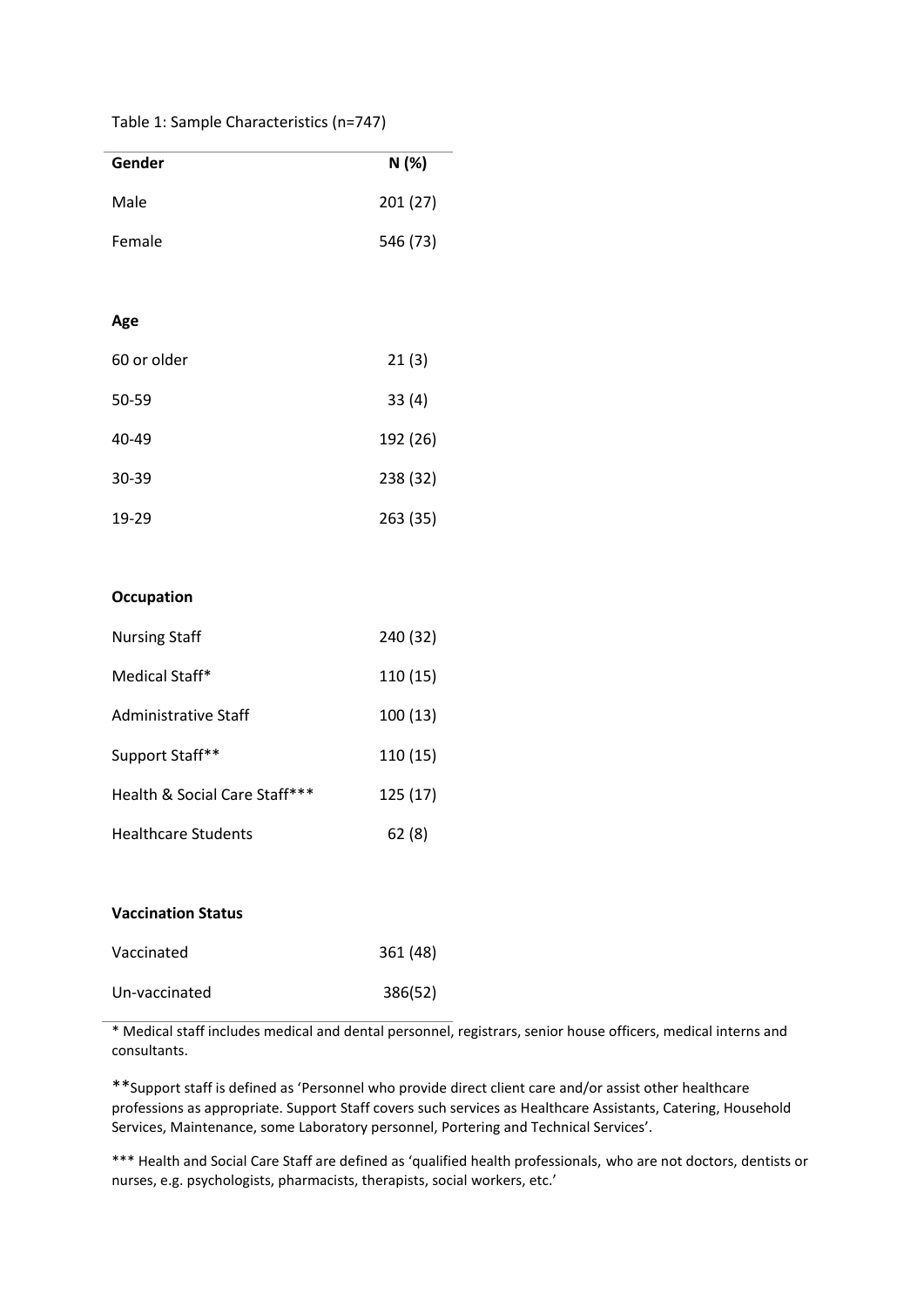|              | Survey Statements (1- Strongly disagree, 5 strongly agree)                 | Vaccinated   | <b>Unvaccinated</b> |
|--------------|----------------------------------------------------------------------------|--------------|---------------------|
|              |                                                                            | Median (IQR) | Median (IQR)        |
|              |                                                                            | $(n=361)$    | $(n=386)$           |
| $\mathbf 1$  | It was easy for me to get the flu vaccine where I work                     | $5(4-5)$     | $4(4-5)$            |
| $\mathbf{2}$ | Flu vaccination for staff is seen as important where I work                | $5(4-5)$     | $4(4-5)$            |
| 3            | The flu vaccine will protect me from getting flu                           | $4(4-5)$     | $4(3-4)$            |
| 4            | I am confident advising patients about the flu vaccination                 | $4(3-5)$     | $3(3-4)$            |
| 5            | Having the flu vaccination sets a good example to patients                 | $4(4-5)$     | $4(3-4)$            |
| 6            | The flu vaccination will make me unwell                                    | $2(2-3)$     | $3(2-4)$            |
| 7            | I am likely to come to work even if I am unwell                            | $4(2.5-4)$   | $4(2-4)$            |
| 8            | I think flu vaccination should be mandatory for healthcare staff           | $4(3-5)$     | $3(2-4)$            |
| 9            | My line manager encouraged me to get vaccinated                            | $3(2-4)$     | $3(2-4)$            |
| 10           | I worry that the flu vaccination will cause serious side effects           | $2(1-3)$     | $3(2-4)$            |
| 11           | Getting a flu vaccination is too much trouble for me                       | $2(1-2)$     | $2(2-3)$            |
| 12           | It is important to help colleagues by not being off work with flu          | $4(3-5)$     | $4(3-4)$            |
| 13           | I am put off having flu vaccination by fear of needles                     | $1(1-2)$     | $2(1-2)$            |
| 14           | I cannot have flu vaccination because I am allergic                        | $2(1-2)$     | $2(1-2)$            |
| 15           | People working in healthcare should have the flu vaccination every<br>year | $5(4-5)$     | $3(2-4)$            |
| 16           | The flu vaccine will protect my family from getting flu                    | $4(4-5)$     | $3(2-4)$            |
| 17           | The flu vaccine will protect patients from getting flu                     | $4(4-5)$     | $4(3-4)$            |
| 18           | Flu is a serious disease                                                   | $5(4-5)$     | $4(4-4)$            |
| 19           | I am at risk of getting flu                                                | $4(4-5)$     | $4(3-4)$            |

# **Table 2: Survey responses in influenza vaccinated and unvaccinated Healthcare staff**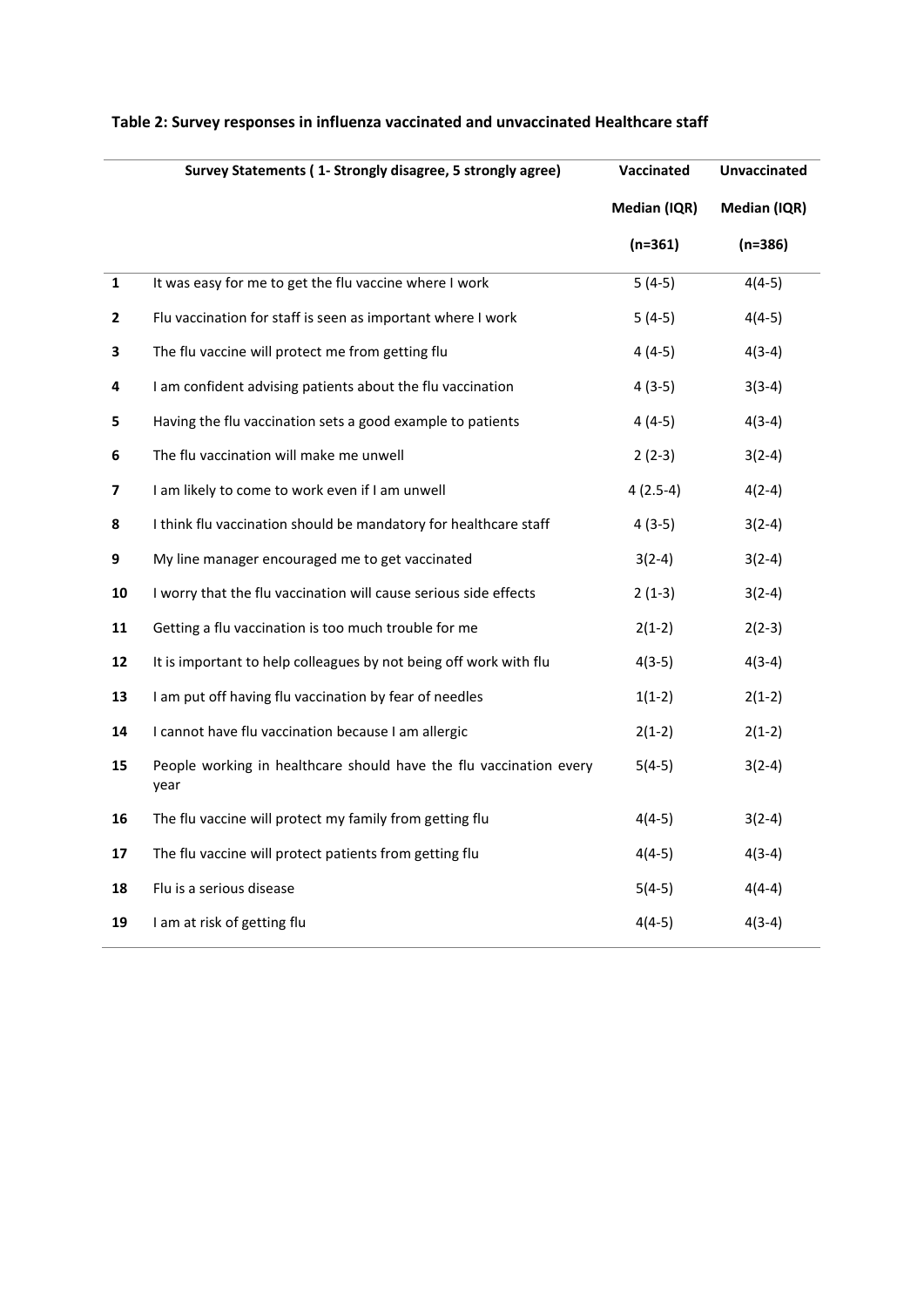# **Table 3: Logistic Regression Model for Vaccination Status**

|                                                              | Sig. | <b>OR</b> | 95% C.I.          |
|--------------------------------------------------------------|------|-----------|-------------------|
| It was easy for me to get the flu vaccine where I work       | .000 | 2.294     | $(1.851 - 2.842)$ |
| The flu vaccination will make me unwell                      | .000 | .531      | $(.436 - .647)$   |
| I think flu vaccination should be mandatory for healthcare   | .077 | 1.169     | $(.983 - 1.389)$  |
| staff                                                        |      |           |                   |
| My line manager encouraged me to get vaccinated              | .029 | 1.194     | $(1.018 - 1.400)$ |
| I am put off having flu vaccination by fear of needles       | .035 | .808      | $(.663 - .985)$   |
| People working in healthcare should have the flu vaccination | .001 | 1.434     | $(1.153 - 1.783)$ |
| every year                                                   |      |           |                   |
| The flu vaccination will protect my family from getting flu  | .000 | 1.439     | $(1.191 - 1.739)$ |
| I am at risk of getting flu                                  | .000 | 1.411     | $(1.182 - 1.685)$ |
|                                                              |      |           |                   |
| <b>Nagelkerke R Square</b>                                   | .457 |           |                   |
| <b>Hosmer &amp; Lemeshow Test</b>                            | .505 |           |                   |
| Percentage explained                                         | 77   |           |                   |